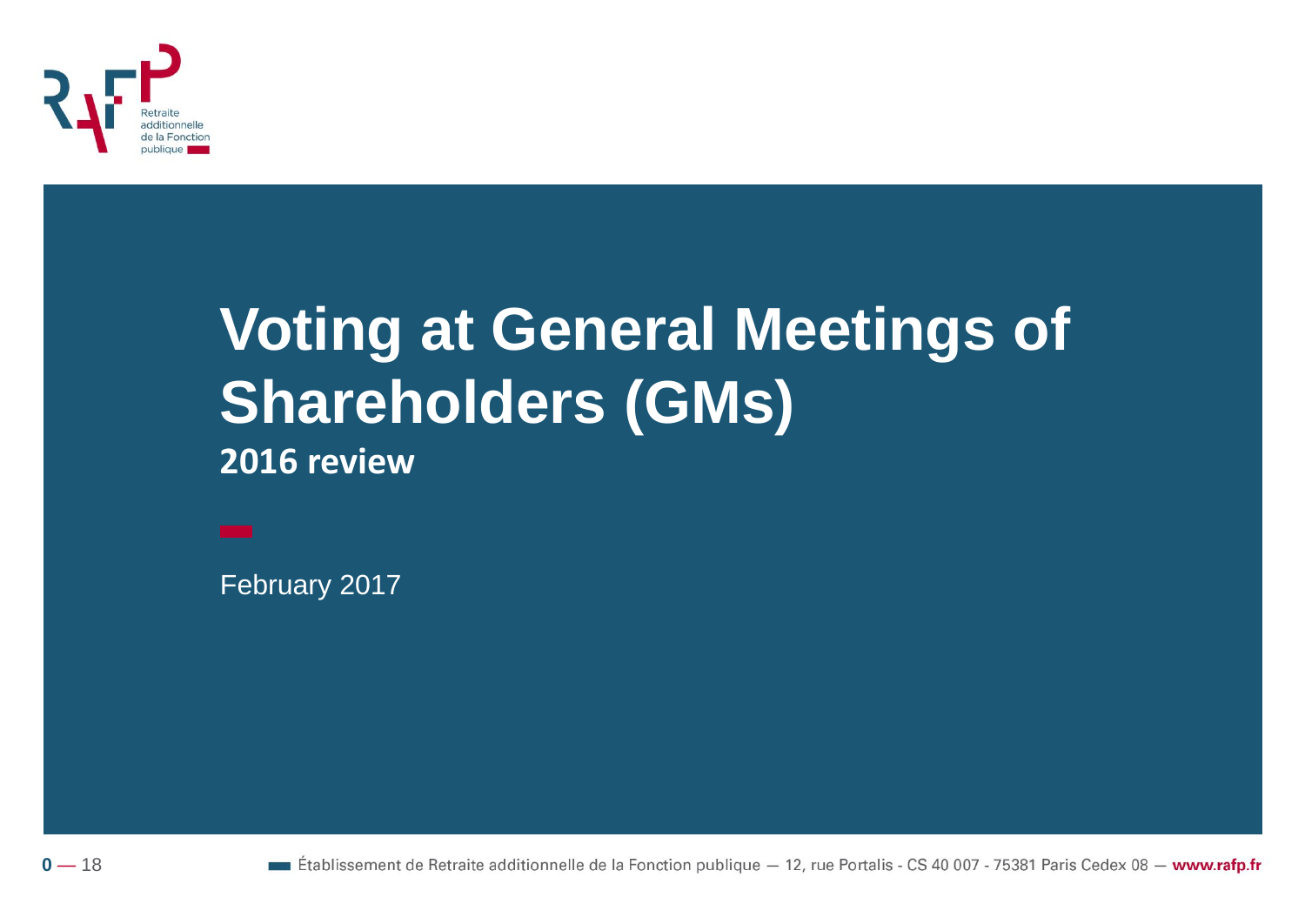

**CON-**

**TENTS**

 $1 - 18$ 

#### **INTRODUCTION**

 $\rightarrow$  Approach and list of companies under review since 2012

#### **A DETAILED REVIEW OF FRENCH GENERAL MEETINGS**

- **→ Voting results**
- $\rightarrow$  ERAFP votes
- $\rightarrow$  Governance indicators

#### **A DETAILED REVIEW OF INTERNATIONAL GENERAL MEETINGS**

- **→ Voting results**
- $\rightarrow$  ERAFP votes
- **→ Governance indicators**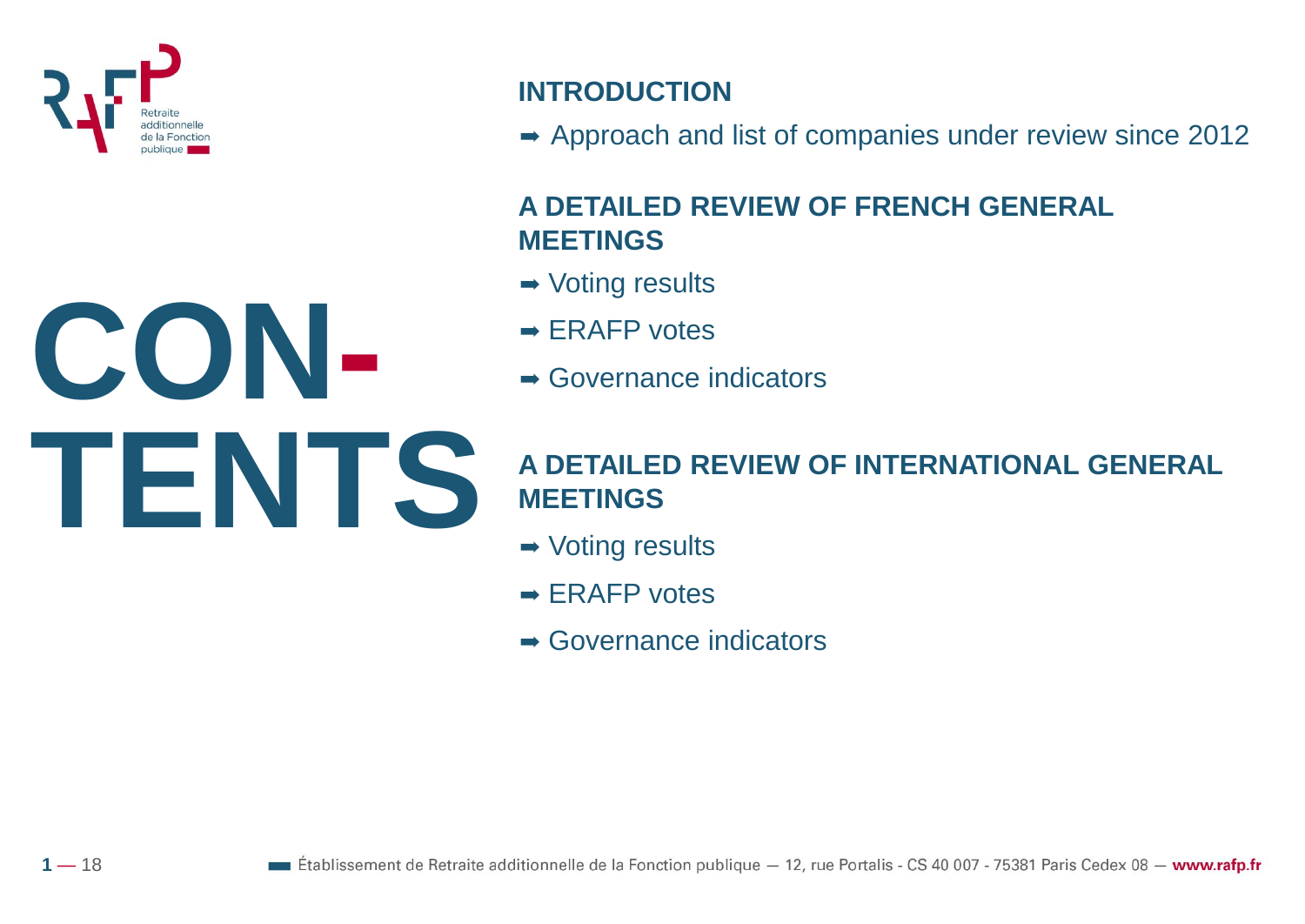

#### **Each ERAFP delegated management company exercises the voting rights attached to the shares held on behalf of ERAFP:**

- $\Box$  for the entire portfolio under management;
- by applying ERAFP's specific voting policy.

#### **ERAFP conducted a detailed and coordinated review of voting by its management companies, on the basis of a sample of:**

- $\Box$  40 French companies;
- **20 foreign companies.**

**Overall, the sample represented just less than 50% of ERAFP's equities portfolio in terms of market capitalisation.**

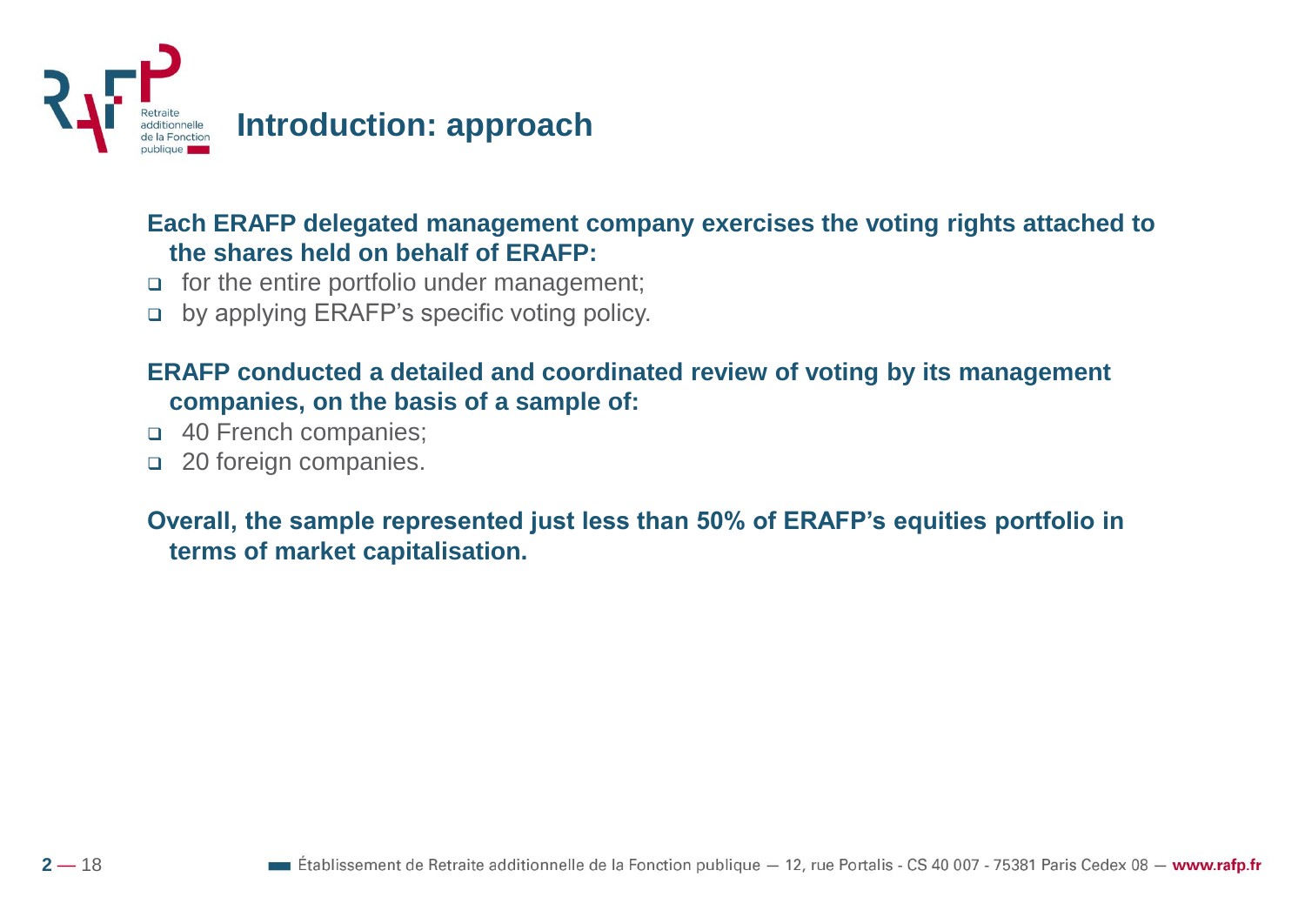

# 01 A DETAILED REVIEW OF **FRENCH GENERAL MEETINGS**

 $\blacksquare$  Établissement de Retraite additionnelle de la Fonction publique  $-12$ , rue Portalis - CS 40 007 - 75381 Paris Cedex 08  $-$  www.rafp.fr

 $3 - 18$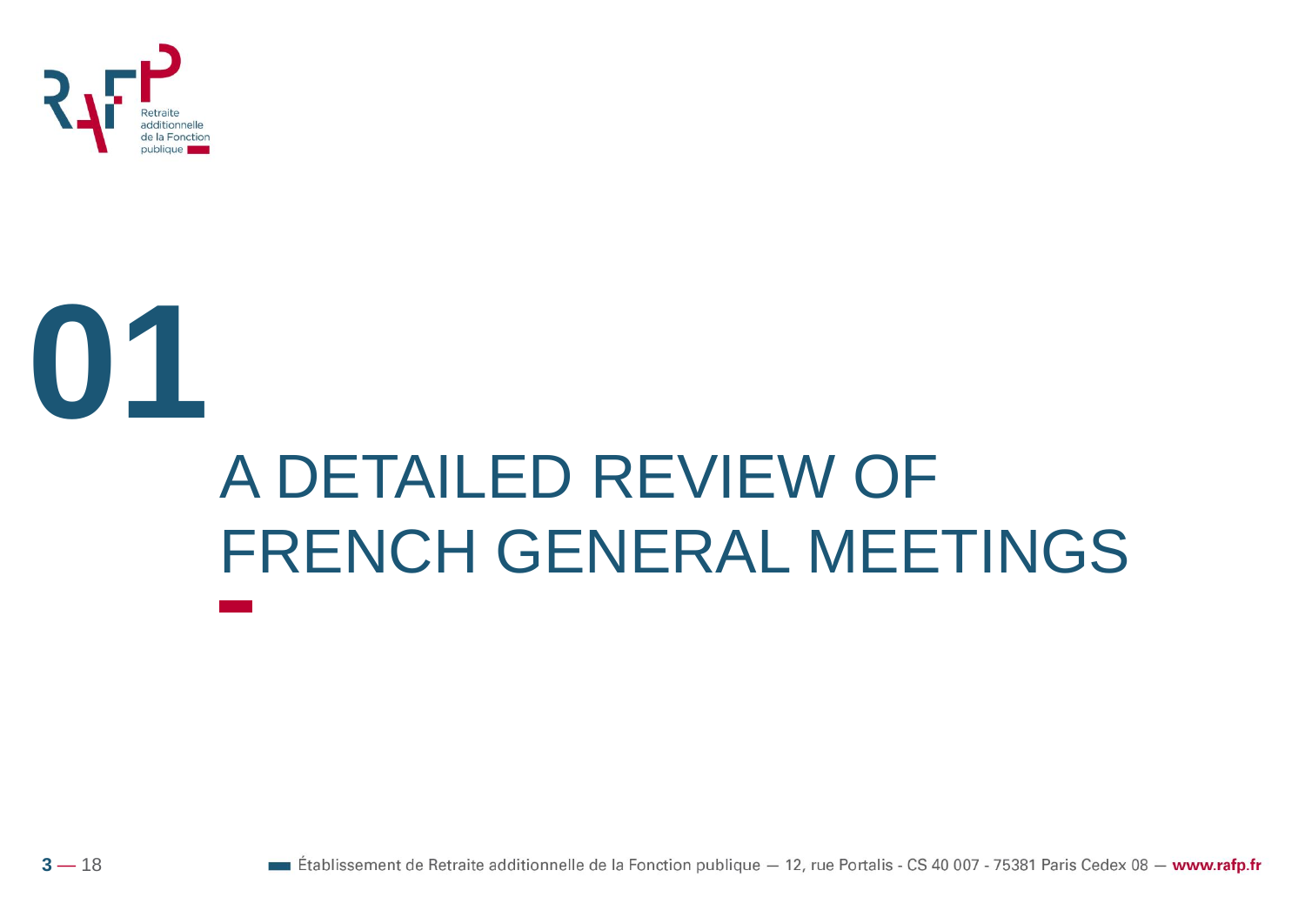

## **VOTING RESULTS AT GENERAL MEETINGS – France**

|                                         |                                                                                                                    | 2016  | 2015        | 2014        | 2013     | 2012        |
|-----------------------------------------|--------------------------------------------------------------------------------------------------------------------|-------|-------------|-------------|----------|-------------|
| Overall results                         | Resolutions (excluding those submitted by shareholders) monitored by ERAFP                                         | 810   | 772         | 821         | 658      | 309         |
|                                         | Average adoption rate per GM of resolutions proposed by management                                                 | 94.5% | 94.4%       | 93.6%       | 96.0%    | 94.0%       |
|                                         | Resolutions (excluding those submitted by shareholders) rejected by the GM                                         | 1.8%  | 3.6%        | 0.2%        | 0.2%     | 1.0%        |
|                                         | Resolutions (excluding those submitted by shareholders) adopted by less than 90% of the<br><b>votes</b>            | 16.6% | 16.9%       | 20.0%       | 13.0%    | 18.0%       |
|                                         | Resolutions (excluding those submitted by shareholders) adopted by less than 70% of the<br>votes                   | 1.8%  | 5.5%        | 5.1%        | 1.0%     | 4.0%        |
| ERAFP votes                             | ERAFP votes (excluding resolutions submitted by shareholders) in favour of the<br>resolution                       | 60.5% | 67.7%       | 60.7%       | 62.0%    | 66.0%       |
|                                         | ERAFP votes in favour of a dividend distribution                                                                   | 51.4% | 60.5%       | 43.6%       | 42.5%    |             |
|                                         | Average adoption rate per GM of resolutions concerning a dividend distribution                                     | 99.1% | 95.9%       | 98.8%       |          |             |
|                                         | ERAFP votes in favour of resolutions concerning executives' remuneration                                           | 16.9% | 16.5%       | 19.7%       |          |             |
|                                         | Average adoption rate per GM of resolutions concerning executives' remuneration                                    | 90.8% | 87.8%       | 89.5%       |          |             |
|                                         | ERAFP votes in favour of appointments of directors                                                                 | 67.6% | 66.9%       | 71.8%       |          |             |
|                                         | Average adoption rate per GM of resolutions concerning appointments of directors<br>(appointment or reappointment) | 93,8% | 94,8%       | 94,2%       |          |             |
| Resolutions<br>submitted by<br>eholders | Resolutions submitted by shareholders                                                                              | 10    | 9           | 9           | 6        | 5           |
|                                         | Resolutions submitted by shareholders and adopted by the GM                                                        | 0     | $\mathbf 0$ | $\mathbf 0$ | $\Omega$ | $\mathbf 0$ |
|                                         | Resolutions submitted by shareholders and supported by ERAFP                                                       | 70%   | 56%         | 77.78%      | 83.0%    | 80%         |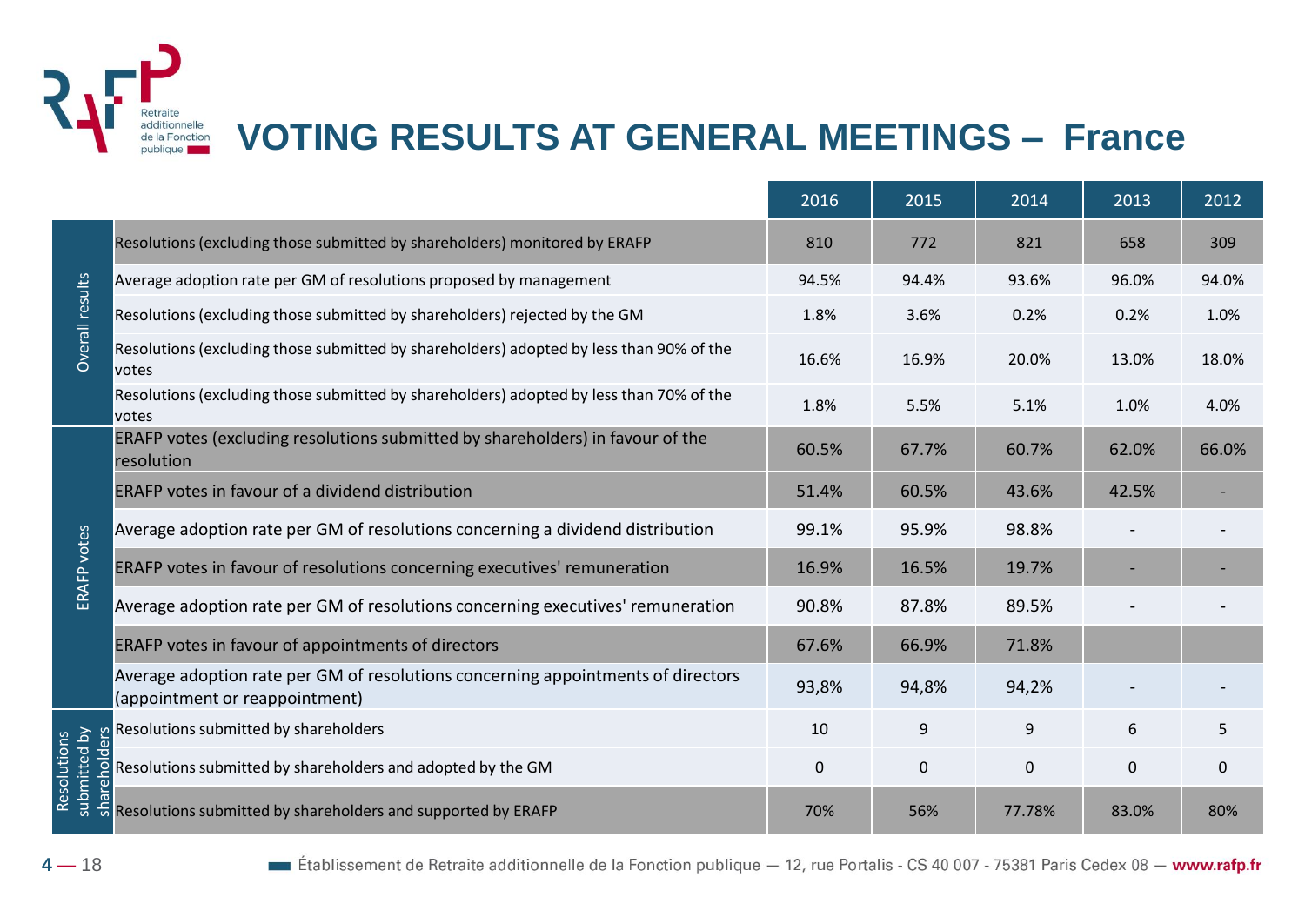

- **ERAFP voted against 32.4% (33.1% in 2015)** of resolutions to appoint or reappoint directors, essentially for the following reasons:
	- 1. The candidate was not free from conflicts of interest, and less than half of the board members were free from conflicts of interest;
	- 2. The candidate was not free from conflicts of interest, less than one third of the board members were free from conflicts of interest and the company was a controlled company;
	- 3. The candidate was a man and less than 35% of the board members were women;
	- 4. The candidate held more than three directorships in major listed companies.
- In some rare cases, ERAFP voted in favour of appointments when the candidate did not satisfy all the ERAFP criteria, because their appointment would improve the composition of the board with regard to a particular problem.
- For example, ERAFP supported the appointment of female candidates who held more than four directorships when there were too few female board members.

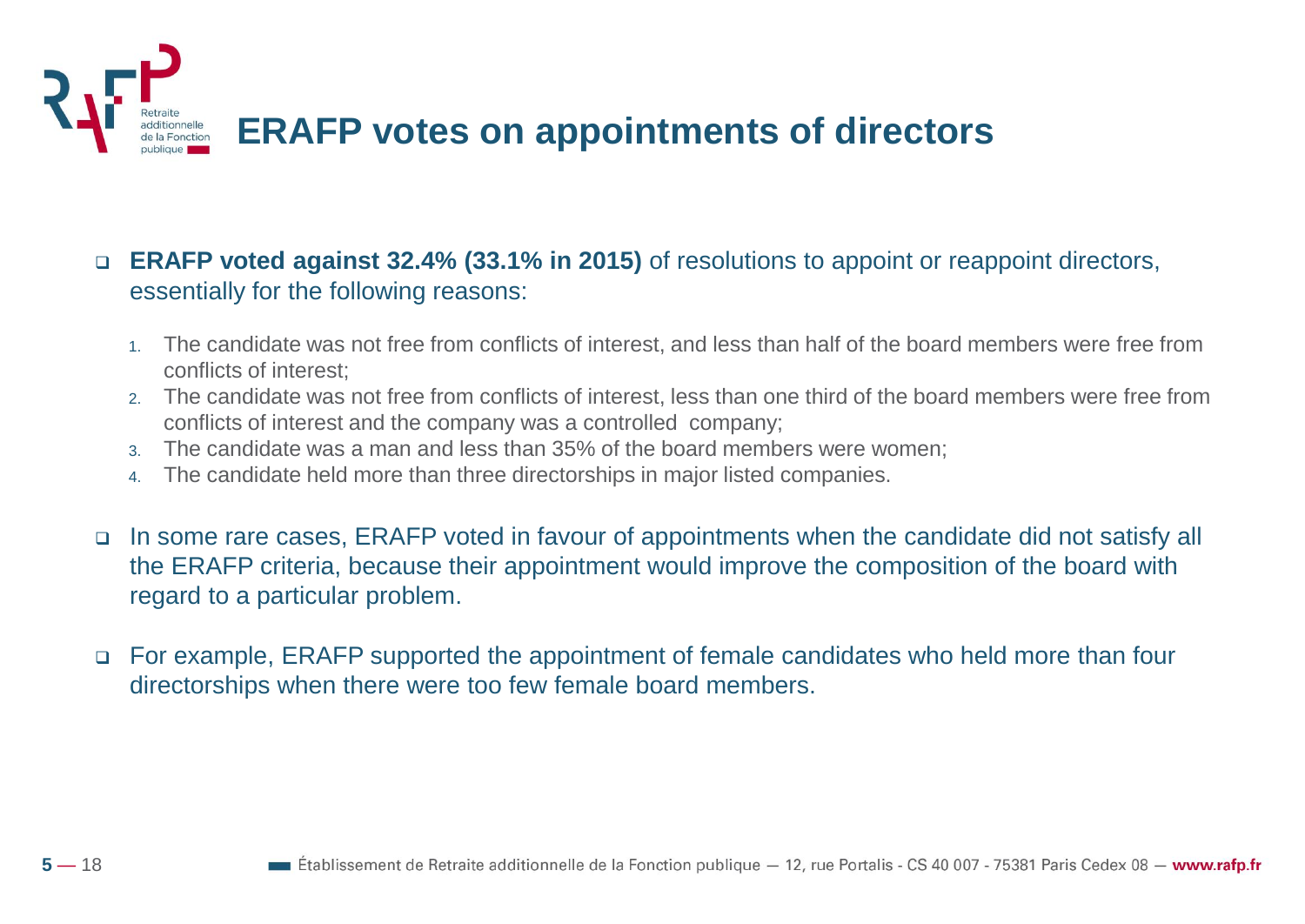

ERAFP voted against 83.1% (83.5% in 2015) of resolutions to approve executives' remuneration, essentially for the following reasons:

- 1) Excessive remuneration (>100 x minimum wage)
- 2) Lack of transparency, in particular concerning performance objectives (type of criteria, no targets, minimum and maximum thresholds)
- 3) Excessive variable remuneration
- 4) Lack of ESG criteria
- 5) Defined benefit supplementary pension schemes.
- Of the 40 French companies monitored, only four in the sample complied with the condition relating to the amount of remuneration (total remuneration < 100 x the minimum wage)
- However, in the case of one company that complied with the condition relating to the amount of remuneration, ERAFP did not vote in favour of the remuneration policy, because the short-term bonus represented more than 100% of the fixed remuneration, severance pay was excessive and there was a lack of transparency concerning the objectives of the remuneration system to encourage long-term performance.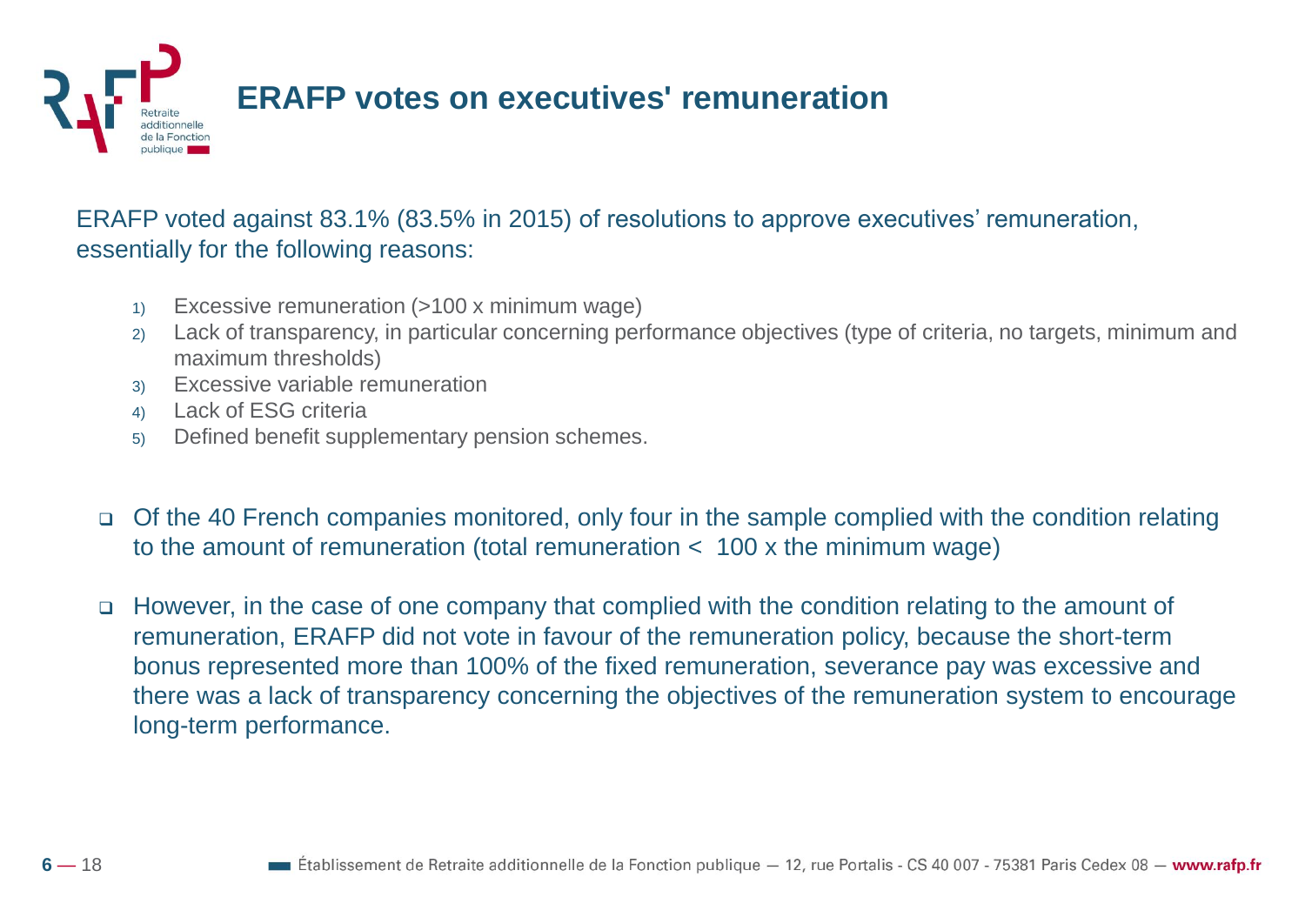

## **ERAFP votes on dividend distributions and share buybacks**

- ERAFP voted against 48.6% (39.5% in 2015) of resolutions to approve dividend distributions, essentially for the following reasons:
	- 1) Large distribution / Poor financial results
	- 2) Changes to the balance between employees' and shareholders' comparative income
	- 3) Job situation
	- 4) Indebtedness
	- 5) Investment capacity

**Share buybacks have become increasingly popular in France in recent years.** 

ERAFP usually votes against share buyback programmes when:

- Shares can be bought back during a public offering
- The company's investment capacity is compromised or the company has an unusually high level of structural debt compared to other companies in the same sector.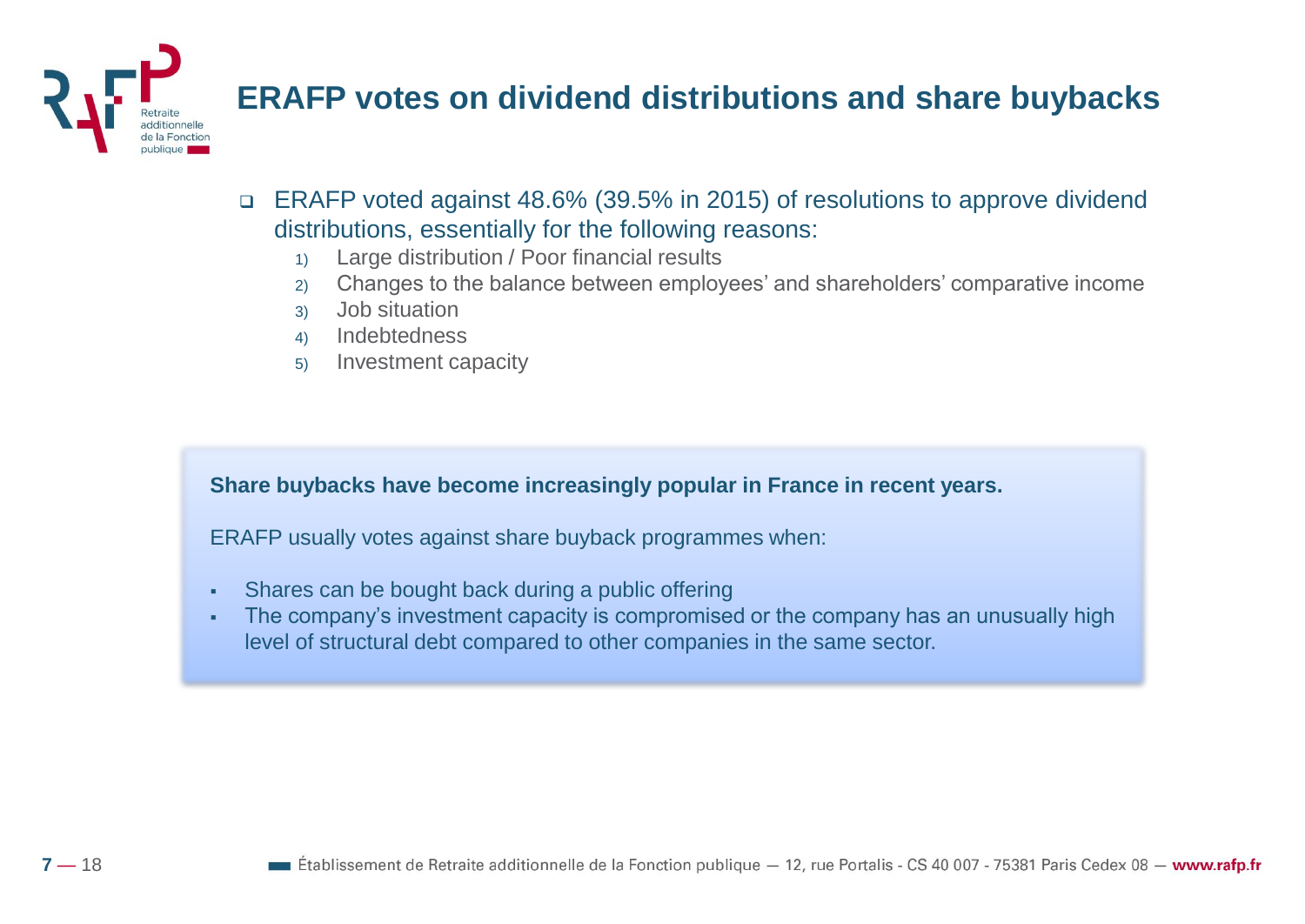

#### **Governance indicators**

| Governance indicators in the sample                            | 2016      | 2015      | 2014      |
|----------------------------------------------------------------|-----------|-----------|-----------|
| Feminisation of boards                                         | 41%       | 36%       | 31%       |
| Independence of boards                                         | 51%       | 47%       | 46%       |
| Average remuneration of highest-paid<br>executive $(\epsilon)$ | 4,328,418 | 3,689,856 | 3,588,105 |

Source: Le Figaro / Company information via Datawrapper

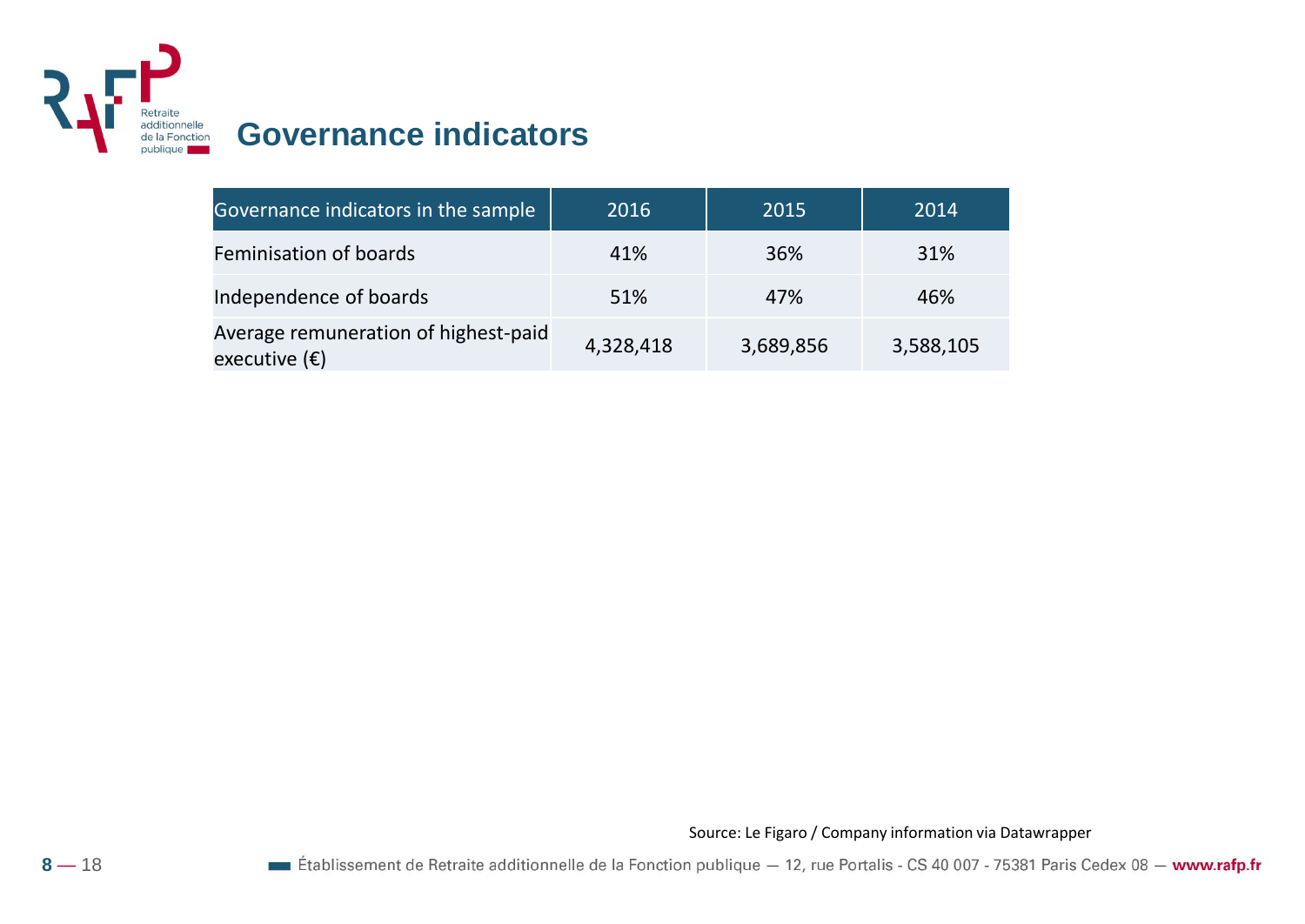



# A DETAILED REVIEW OF **20 INTERNATIONAL GENERAL MEETINGS**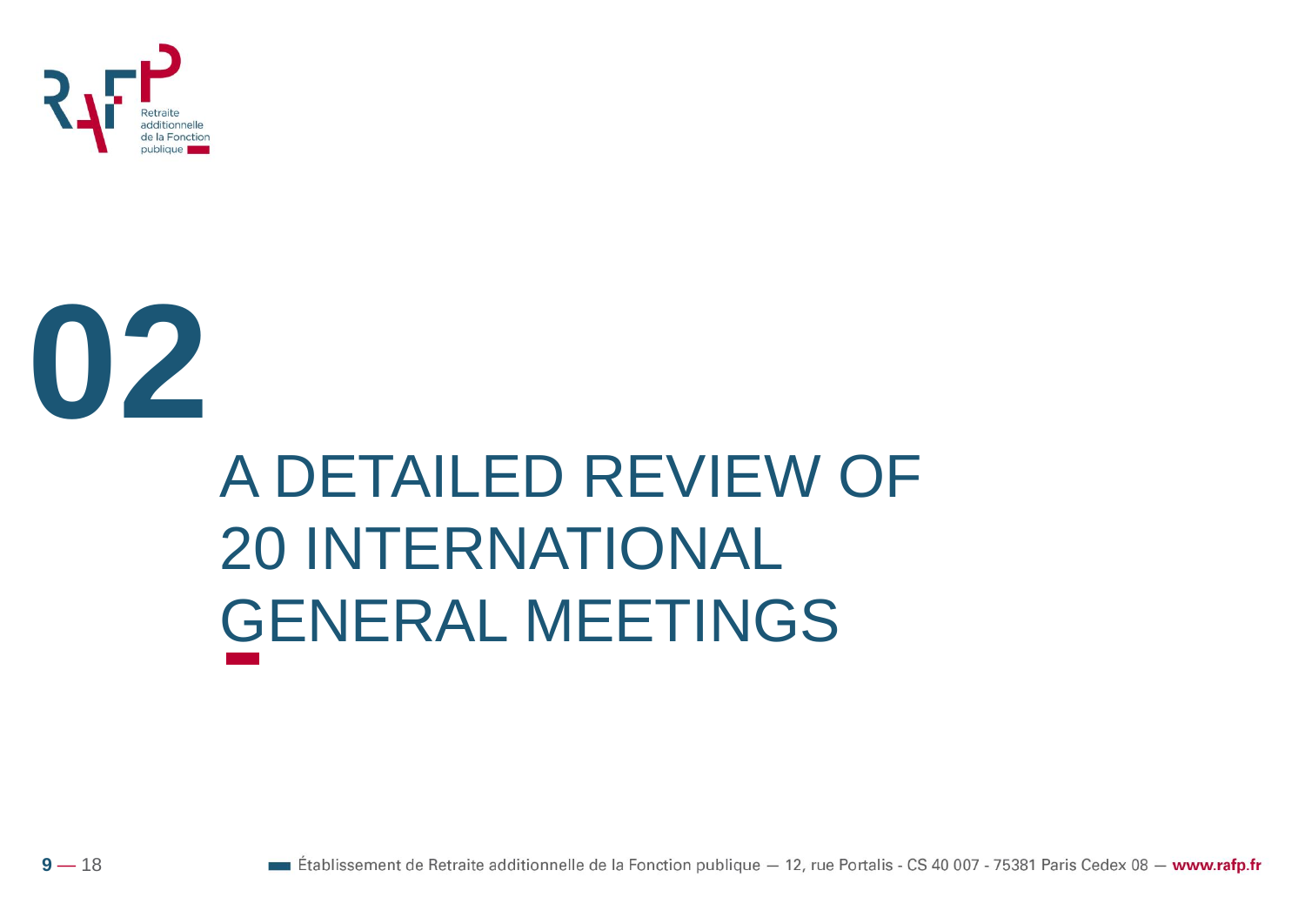

#### **Voting results at General Meetings**

|                         |                                                                                                         | 2016   | 2015         | 2014           |
|-------------------------|---------------------------------------------------------------------------------------------------------|--------|--------------|----------------|
| Overall results         | Resolutions (excluding those submitted by shareholders) monitored by ERAFP                              | 245    | 196          | 287            |
|                         | Average adoption rate per GM of resolutions proposed by management                                      | 95.1%  | 96.0%        | 95.0%          |
|                         | Resolutions (excluding those submitted by shareholders) rejected by the GM                              | 0.44%  | 0%           | 0%             |
|                         | Resolutions (excluding those submitted by shareholders) adopted by less than 90% of<br>the votes        | 11%    | 11.5%        | 12.8%          |
|                         | Resolutions (excluding those submitted by shareholders) adopted by less than 70% of<br>the votes        | 2.63%  | 0.00%        | 4.9%           |
| ERAFP votes             | ERAFP votes (excluding resolutions submitted by shareholders) in favour of the<br>resolution            | 43.3%  | 58.9%        | 62.0%          |
|                         | ERAFP votes in favour of a dividend distribution                                                        | 42.9%  | 54%          | 33%            |
|                         | Average adoption rate per GM of resolutions concerning a dividend distribution                          | 98.8%  | 92.5%        | 99.5%          |
|                         | ERAFP votes in favour of resolutions concerning executives' remuneration                                | 0%     | 0%           | 10%            |
|                         | Average adoption rate per GM of resolutions concerning executives' remuneration                         | 85.8%  | 94.1%        | 92.6%          |
|                         | ERAFP votes in favour of the appointment or reappointment of directors                                  | 42.68% |              |                |
|                         | Average adoption rate per GM of resolutions concerning the appointment or<br>reappointment of directors | 93.5%  |              |                |
| resolutions<br>External | Resolutions submitted by shareholders                                                                   | 16     | 13           | $\overline{4}$ |
|                         | Resolutions submitted by shareholders and adopted by the GM                                             | 3      | $\mathbf{1}$ | $\mathbf 0$    |
|                         | Resolutions submitted by shareholders and supported by ERAFP                                            | 81%    | 85%          | 100%           |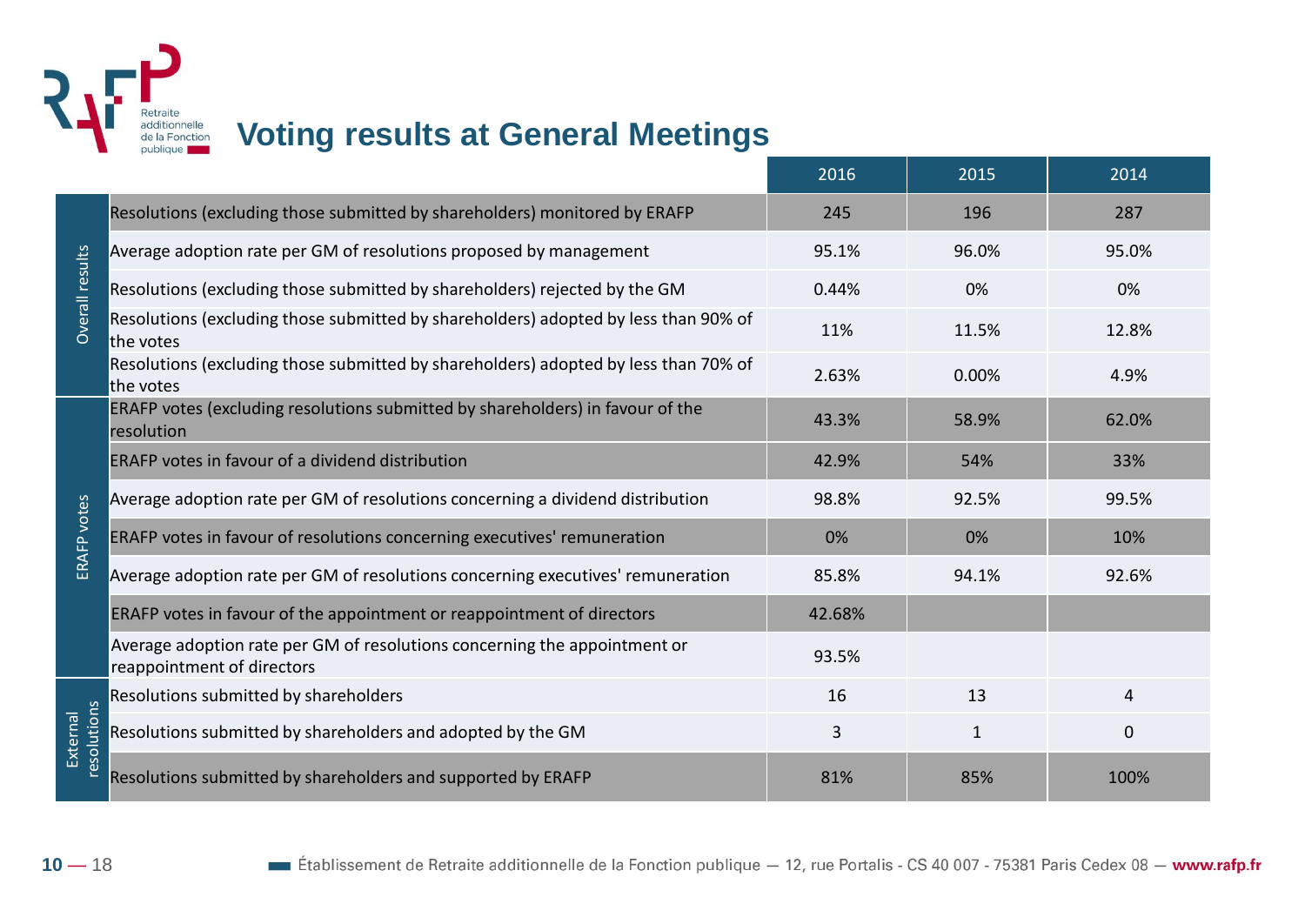

- **ERAFP voted against 57.32%** of resolutions concerning the appointment or reappointment of directors:
	- 1) The candidate was not free from conflicts of interest, and less than half of the board members were free from conflicts of interest;
	- 2) The candidate was not free from conflicts of interest, less than one third of the board members were free from conflicts of interest and the company was a controlled company;
	- 3) The candidate was a man, and less than 35% of board members were women;
	- 4) The candidate held more than three directorships in major listed companies.
- In some rare cases, ERAFP voted in favour of appointments when the candidate did not satisfy all the ERAFP criteria, because their appointment would improve the composition of the board with regard to a particular problem.
- For example, ERAFP supported the appointment of female candidates who held more than four directorships when there were too few female board members.

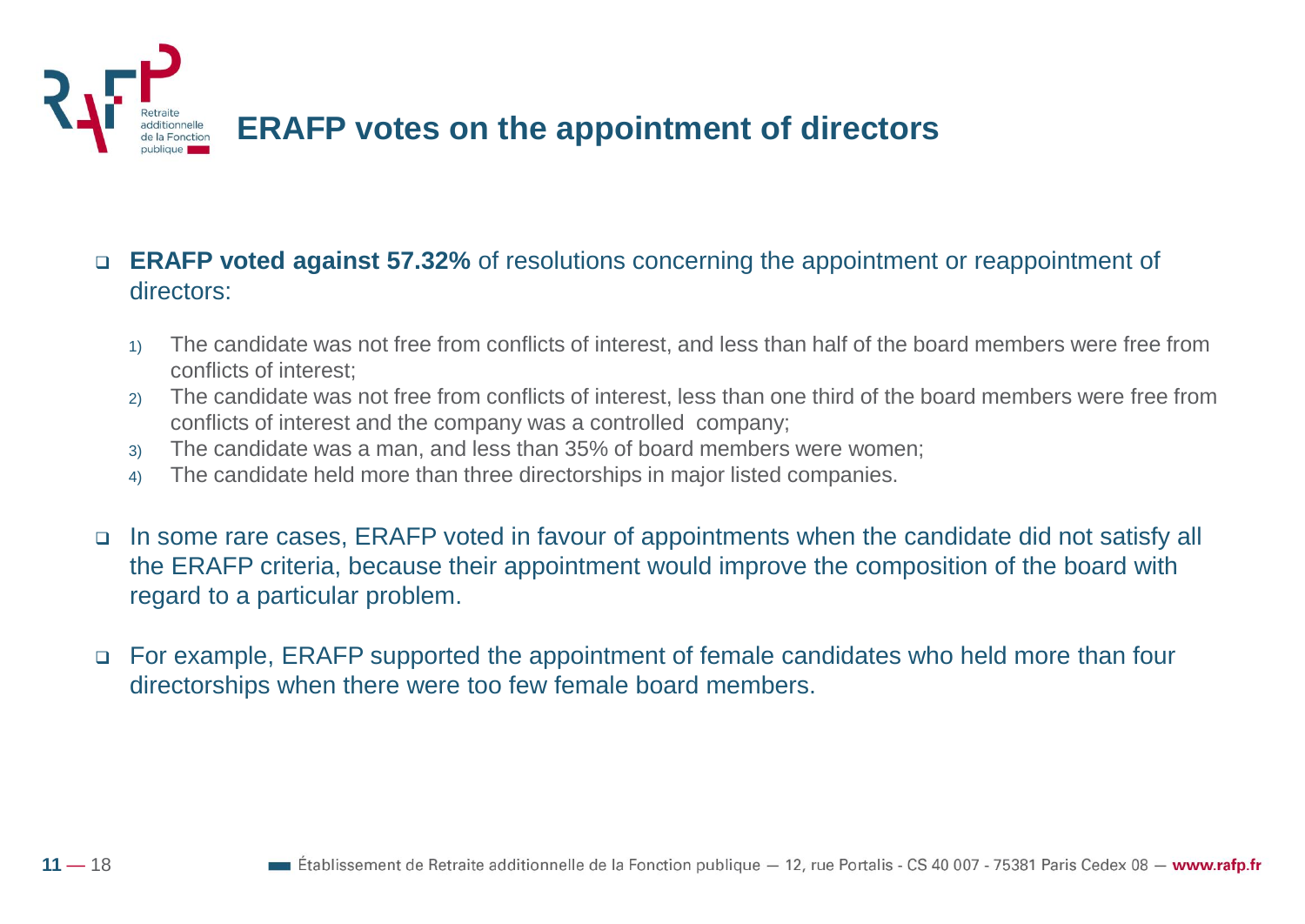

## **ERAFP votes on dividend distributions**

#### ERAFP voted against 57.14% of resolutions to approve dividend distributions:

- $\triangleright$  This rate is higher than that observed for French GMs over the same period (48.6%), and has risen compared to 2015 (46%).
	- $\geq$  The most common reasons for voting against a dividend distribution were:
		- The amount to be distributed was not consistent with the company's financial situation
		- An unacceptable increase in shareholders' income compared to employees' average income

- The distribution rate was excessive compared to average rates in the sector and the distribution would not be in the interests of the company and its minority shareholders

> ERAFP only voted in favour of 6 dividend distributions

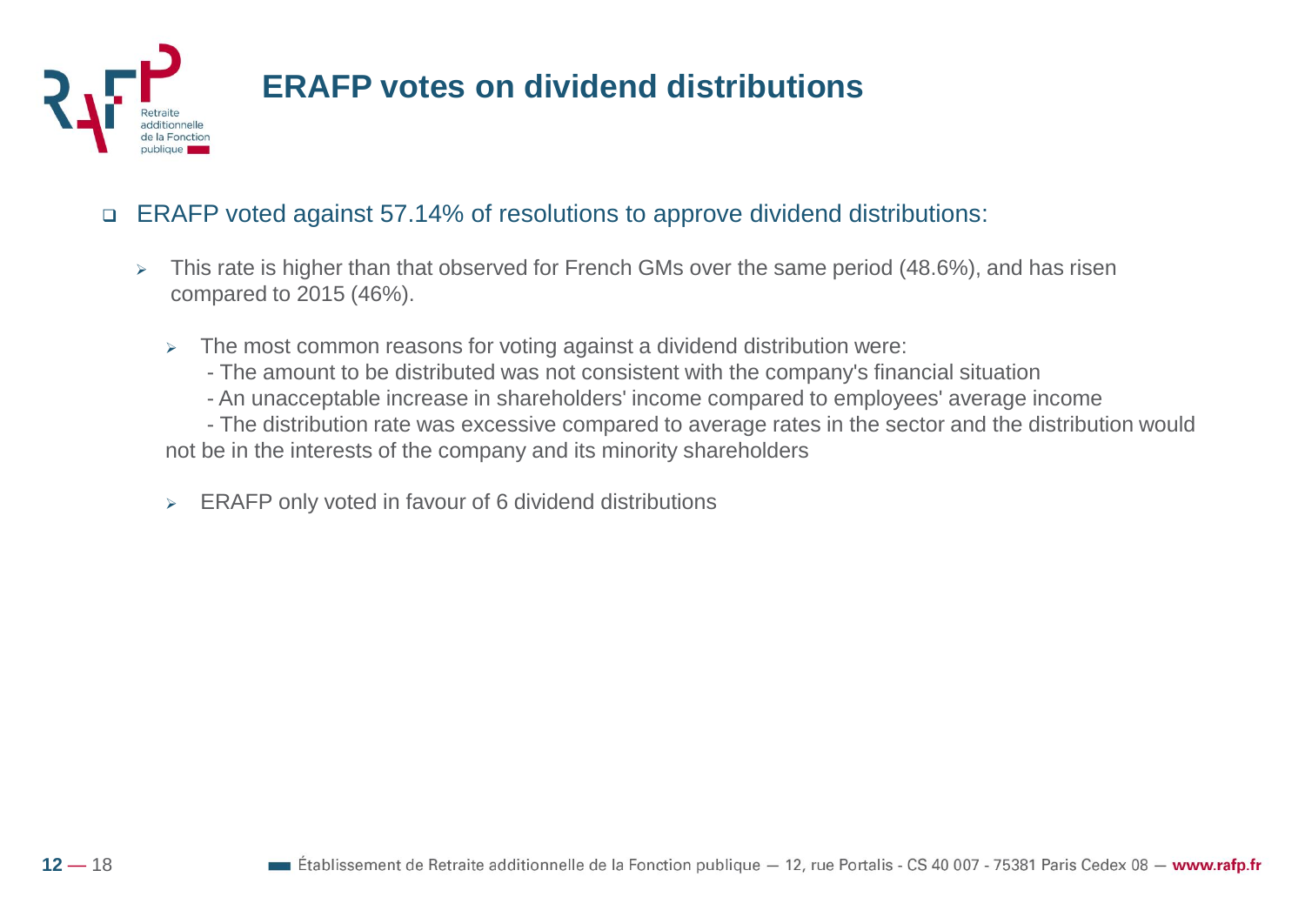

 ERAFP voted against 100% of resolutions to approve executives' remuneration, essentially for the following reasons:

- 1) Excessive remuneration (>100 x minimum wage)
- 2) Lack of ESG criteria
- 3) Stock options
- 4) Lack of transparency

ERAFP voted against more resolutions in the international sample, primarily because executives' receive more remuneration in these countries.